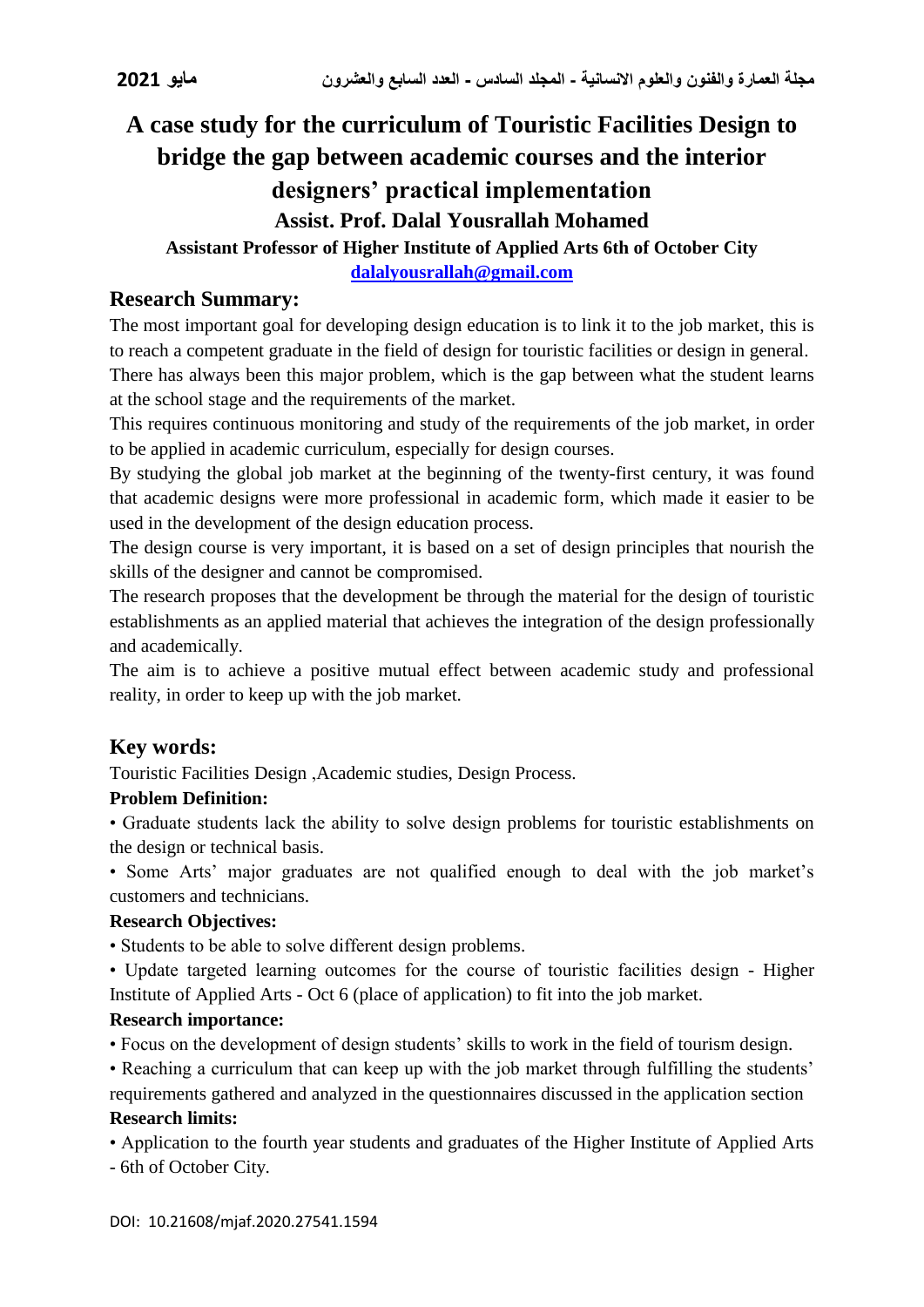# **Search limits:**

• Application on material for tourist facilities design for fourth year students and graduates of the Higher Institute of Applied Arts - 6th of October City.

# **The importance of educational design:**

 •The educational design seeks to link the ideas, theoretical principles, and the applied field, it is the science that links theories and applications.

 •The educational design considers the components of the educational process as being integrated with each other, as the education includes overlapping and interactive components, so educational design seeks to organize these contents and control the achievement of its goals.

 •Its importance appears in the extent of facing the rapid change in our contemporary world and technological development, and the science of educational design provides us with strategies to achieve the desired educational goals.

 •Educational design seeks to make a comprehensive change and development in the educational system and not only change molecules only.

#### **A study of modern trends in design education:**

Design learning is one of the processes that have evolved in accordance with the development of digital technology and that have brought about fundamental changes. The software has become an alternative to the pen and paper, where technology has become the standard tool for completing most of the tasks relatively. Technology has had a tremendous impact in this field, since its accession, cooperation between designers has increased and so has increased the capabilities of education, art and design.

# **A study of achieving a merger between the different directions of design:**

Reaching an effective and innovative model to achieve integration between design learning directions requires relying on sequential steps for the proposed model which include three stages that can be illustrated by:

The first stage: the preparation stage for the design: by:

• Learner Advance Assessment: An assessment of the learner's prior knowledge and knowledge of the design, his/her learning styles and his/her educational strategies.

• Design approach analysis: By analyzing the curriculum content and specifying how to achieve its goals and which directions are most appropriate.

• Learning environment specifications analysis: by specifying the environment specifications and infrastructure for education.

The second stage: the stage of designing activities: by:

1. Design for traditional education: It is the writing of a specific plan that includes: (traditional educational activity, methods of presentation of content in a traditional learning environment, educational support, how to provide student feedback during traditional education, design and development of traditional sources of presentation and include - " Providing the student with the scientific material.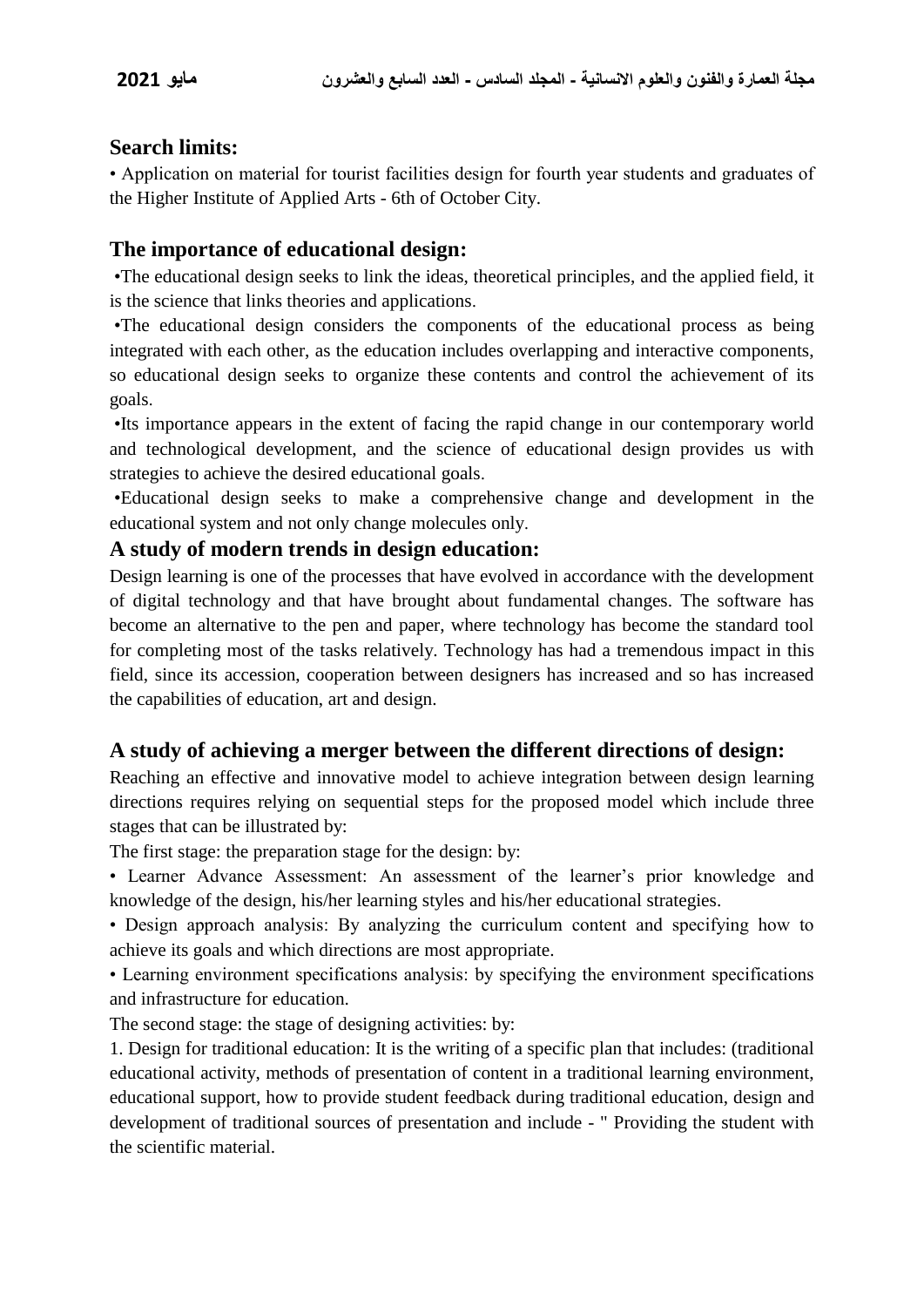2. General design of e-learning: It is the writing of a specific plan that includes: (e-learning activity, presentation methods for content in the e-learning environment.), Educational support, and how to provide student feedback during e-learning, the design and development of electronic sources, including " Choosing electronic content, methods for displaying and presenting electronic resources to students, and progressive monitoring methods for elearning).

3. Designing the educational activities that are merged between them and include: (Defining the required performance, the goals of the educational activities, organizing the educational activities, how to evaluate the educational activities).

The third stage: the evaluation stage: The evaluation stage relates to the objectives related to educational activities and the traditional and electronic education environment:

It is mainly used to evaluate the learning process using traditional methods such as attendance, interactivity, workshops and brainstorming during lectures, quarterly tests and student work, as well as tests and includes the assessment stage (educational environment assessment, continuous progressive evaluation of the learning environment, evaluation of educational content, interim and final evaluation of educational content) .

# **Second: Analyzing student and graduate questionnaires for the targeted learning outcomes**

# **Article design of tourist facilities**

# **The High Institute of Applied Arts, 6th of October City**

The teaching process requires the presence of a teacher and learners, the environment of the learning environment, and other aspects represented in the teaching performance and required activities.

The research will deal with analyzing the results of a questionnaire for students and graduates, which their number is about (50) questionnaires on the intended learning outcomes from the course (designing tourist facilities) for the fourth year in the Department of Interior Design and Architecture - Higher Institute of Applied Arts – October.

# **Third: The views of graduates and students on the targeted learning outcomes**

# **For the decision of designing tourist facilities**

# **The most important points mentioned by students and graduates to develop the material in order to comply with the requirements of the labor market:**

1. Not being familiar with the methods of dealing with site problems as well as dealing with the customer and the technician.

- 2. The content of the material allows a little, to cope with the new in the market.
- 3. Inability to market the designer to himself and his business.
- 4. Using different computer programs to produce the project so that the student can go along with the job market.
- 5. Training students, practical training to gain implementation experience.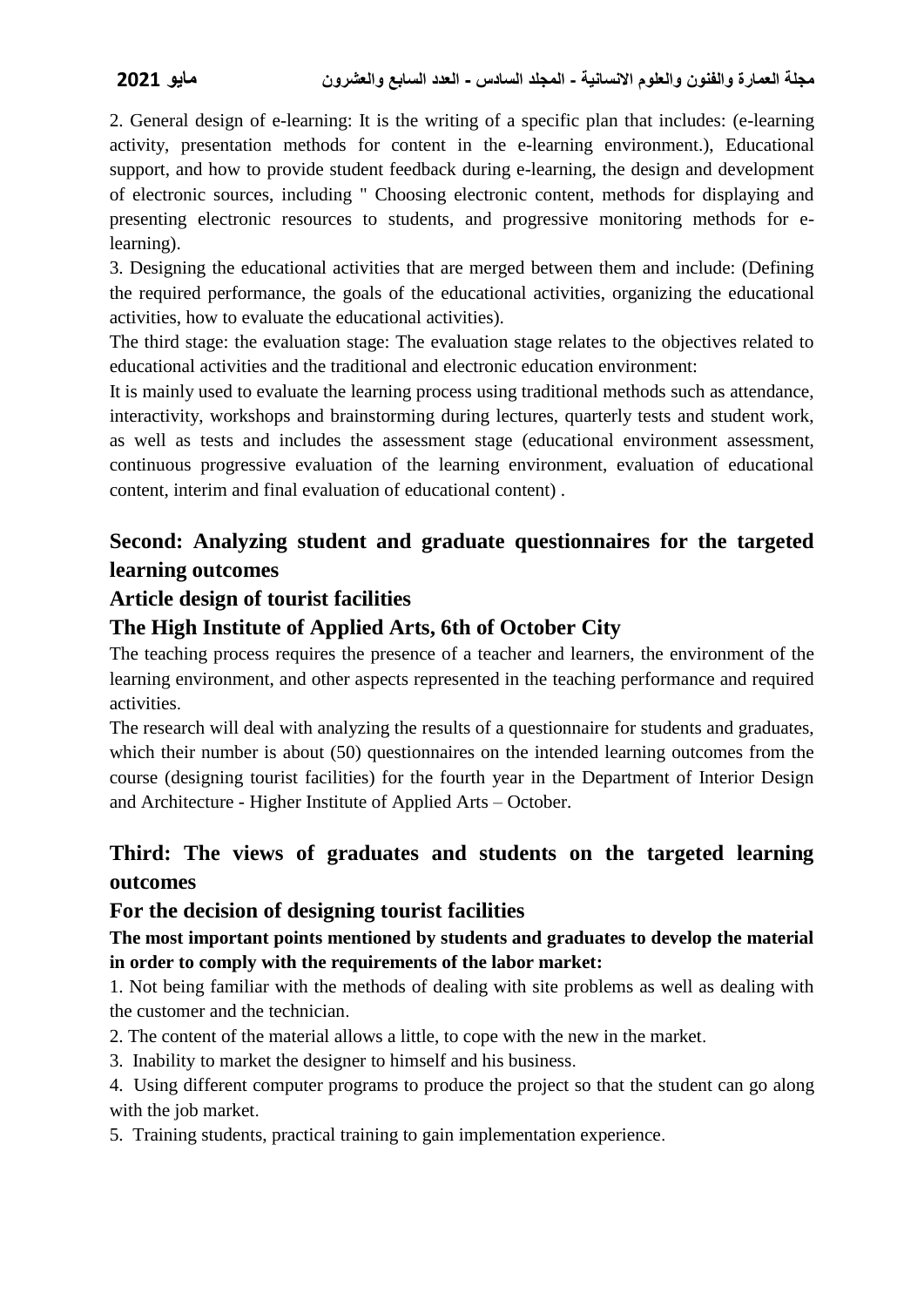6. That the project solves a specific design problem and serve specific goals such as (design for people with special capabilities or designs using solar energy or smart materials) and other goals.

7. Encouraging team work in the design project for team work training after graduation.

#### **A presentation of the strengths and weaknesses in the decision to design tourist facilities:**

After analyzing the questionnaires of students and graduates, the evaluations of the targeted learning outcomes were determined so that the assessments are more than 60% strengths, less than 50% weaknesses, and between 50% and 60% points that need improvement.

**As a result of the analysis**, it was found that solutions and proposals were developed to develop and improve the targeted learning outcomes for the course, provided that it passes the approval procedures from the official councils of the institute to implement them.

We find that the most important common proposals from many of the student sample is the graduate's inability to successfully face the labor market from the early days because the student has not been taught how to deal with the labor market in practice.

So, one of the most important areas of development was training students on how to deal with the project as a whole in a team of different disciplines since the project was just an idea**.**

# **Fourth: Developing the design performance in the design process so that it is compatible with the requirements of the labor market**

#### **The current scientific content of the subject**:

Planning to set up a system for preparing tourism facilities according to space and environment data in light of contemporary global requirements and trends, and one of the integrated projects - planning the basics of ideas for design treatment.

# **The proposed development of the scientific content of material for designing tourist facilities:**

The course aims to develop the student's creative skills in analyzing the vocabulary of the tourist origin and creating a design system for small tourist facilities such as hotel accommodations (motels) or rest houses located on highways through student research work groups to do field research to increase design knowledge among students in the tourism field, and work competitions between research groups to train the student on how to set specifications for a project and how to make a presentation to persuade the client of the project.

Then finding design solutions for a tourism project through design studies appropriate to the environment, with an analytical study of the nature of services and equipment necessary to develop the student's cognitive skills to meet the functional needs of the facility and its integration with the criteria and aesthetic relationships of design, through lectures, discussions and presentation of some work, refining creative skills through Carrying out the complete design studies for the residence suites, the reception hall and restaurants in the tourist establishments, and directing the project with the necessary methods that clarify the student's thought and highlight his/her innovative personality.

This content was the result of analyzing questionnaires for students and alumni as well as their development proposals.